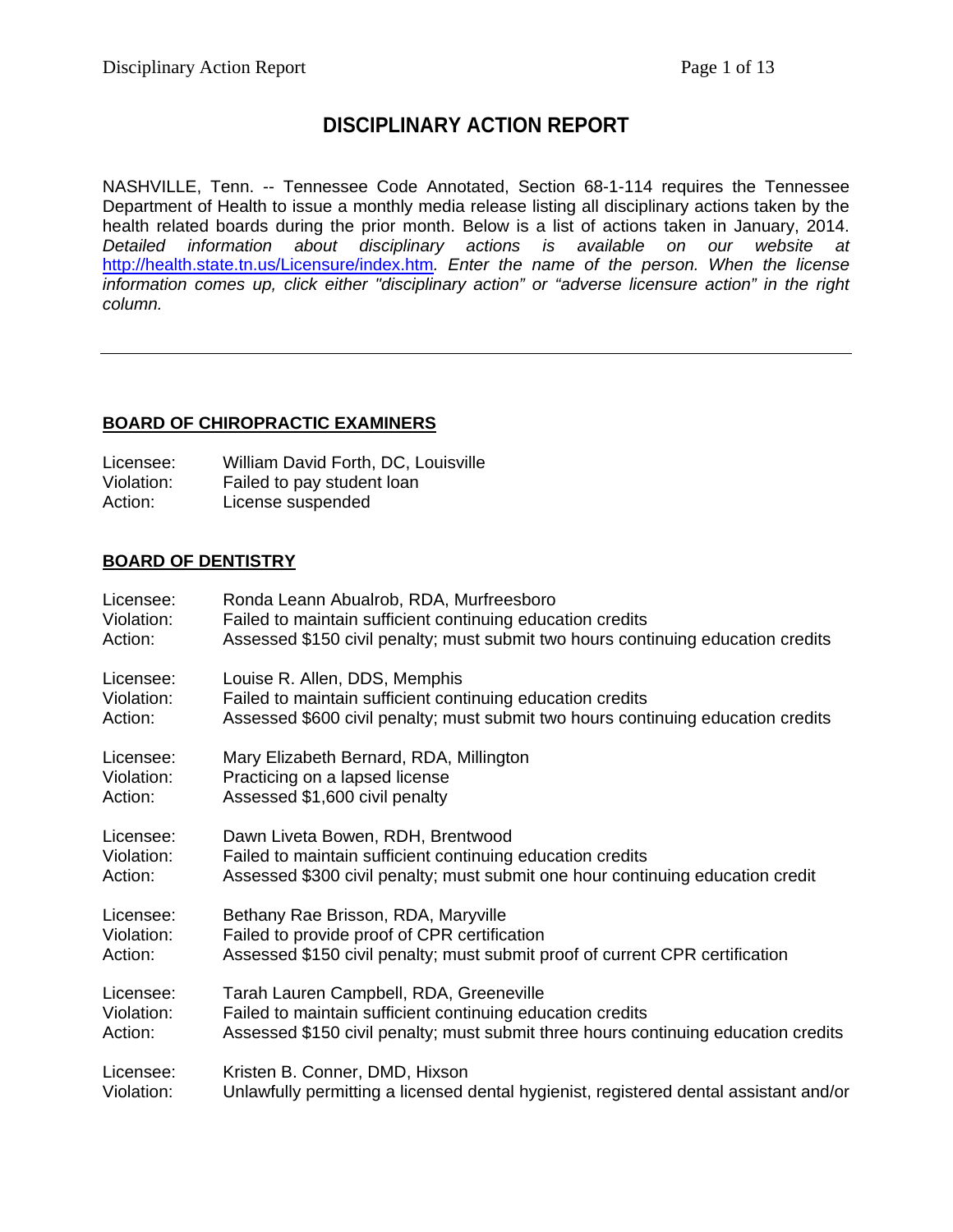| Action:                            | practical dental assistant operating under that dentist's supervision to perform any<br>acts or services other than those authorized by the practice act.<br>License reprimanded; assessed \$500 civil penalty             |
|------------------------------------|----------------------------------------------------------------------------------------------------------------------------------------------------------------------------------------------------------------------------|
| Licensee:<br>Violation:<br>Action: | Richard L. Davis, DDS, Cleveland<br>Failed to maintain sufficient continuing education credits<br>Assessed \$600 civil penalty; must submit one hour continuing education credit and<br>proof of current CPR certification |
| Licensee:<br>Violation:<br>Action: | Cassandra L. Dean, RDA, Dickson<br>Failed to maintain sufficient continuing education credits<br>Assessed \$150 civil penalty; must submit 18 hours continuing education credits<br>and proof of current CPR certification |
| Licensee:                          | Heather R. Duncan, RDA, Oak Ridge                                                                                                                                                                                          |
| Violation:                         | Practicing on a lapsed license                                                                                                                                                                                             |
| Action:                            | Assessed \$650 civil penalty                                                                                                                                                                                               |
| Licensee:                          | Tresa Renae Estes, RDA, McMinnville                                                                                                                                                                                        |
| Violation:                         | Failed to maintain sufficient continuing education credits                                                                                                                                                                 |
| Action:                            | Assessed \$150 civil penalty; must submit 14 hours continuing education credits                                                                                                                                            |
| Licensee:                          | Myrna Odeth Gamez, RDA, Danville, Va.                                                                                                                                                                                      |
| Violation:                         | Failed to maintain sufficient continuing education credits                                                                                                                                                                 |
| Action:                            | Assessed \$150 civil penalty; must submit two hours continuing education credits                                                                                                                                           |
| Licensee:                          | Joshua Grooms, DDS, Gray                                                                                                                                                                                                   |
| Violation:                         | Unprofessional, dishonorable or unethical conduct                                                                                                                                                                          |
| Action:                            | License placed on probation for one year                                                                                                                                                                                   |
| Licensee:                          | Tara Michelle Gunn, RDA, Tullahoma                                                                                                                                                                                         |
| Violation:                         | Practicing on a lapsed license                                                                                                                                                                                             |
| Action:                            | Assessed \$100 civil penalty                                                                                                                                                                                               |
| Licensee:                          | William L. Hunter, III, DDS, Columbia                                                                                                                                                                                      |
| Violation:                         | Unprofessional, dishonorable or unethical conduct                                                                                                                                                                          |
| Action:                            | License placed on probation for three years; assessed \$1,000 civil penalty                                                                                                                                                |
| Licensee:                          | Deborah B. Jenkins, RDA, Memphis                                                                                                                                                                                           |
| Violation:                         | Failed to maintain sufficient continuing education credits                                                                                                                                                                 |
| Action:                            | Assessed \$150 civil penalty; must submit 18 hours continuing education credits                                                                                                                                            |
| Licensee:                          | Valerie Johnson, RDH, Cookeville                                                                                                                                                                                           |
| Violation:                         | Unprofessional, dishonorable or unethical conduct                                                                                                                                                                          |
| Action:                            | License placed on probation for two years                                                                                                                                                                                  |
| Licensee:                          | Laura C. Laxton, RDH, LaFollette                                                                                                                                                                                           |
| Violation:                         | Failed to maintain sufficient continuing education credits                                                                                                                                                                 |
| Action:                            | Assessed \$300 civil penalty; must submit four hours continuing education credits                                                                                                                                          |
| Licensee:                          | Dianna Lynn Leonard, RDA, Bluff City                                                                                                                                                                                       |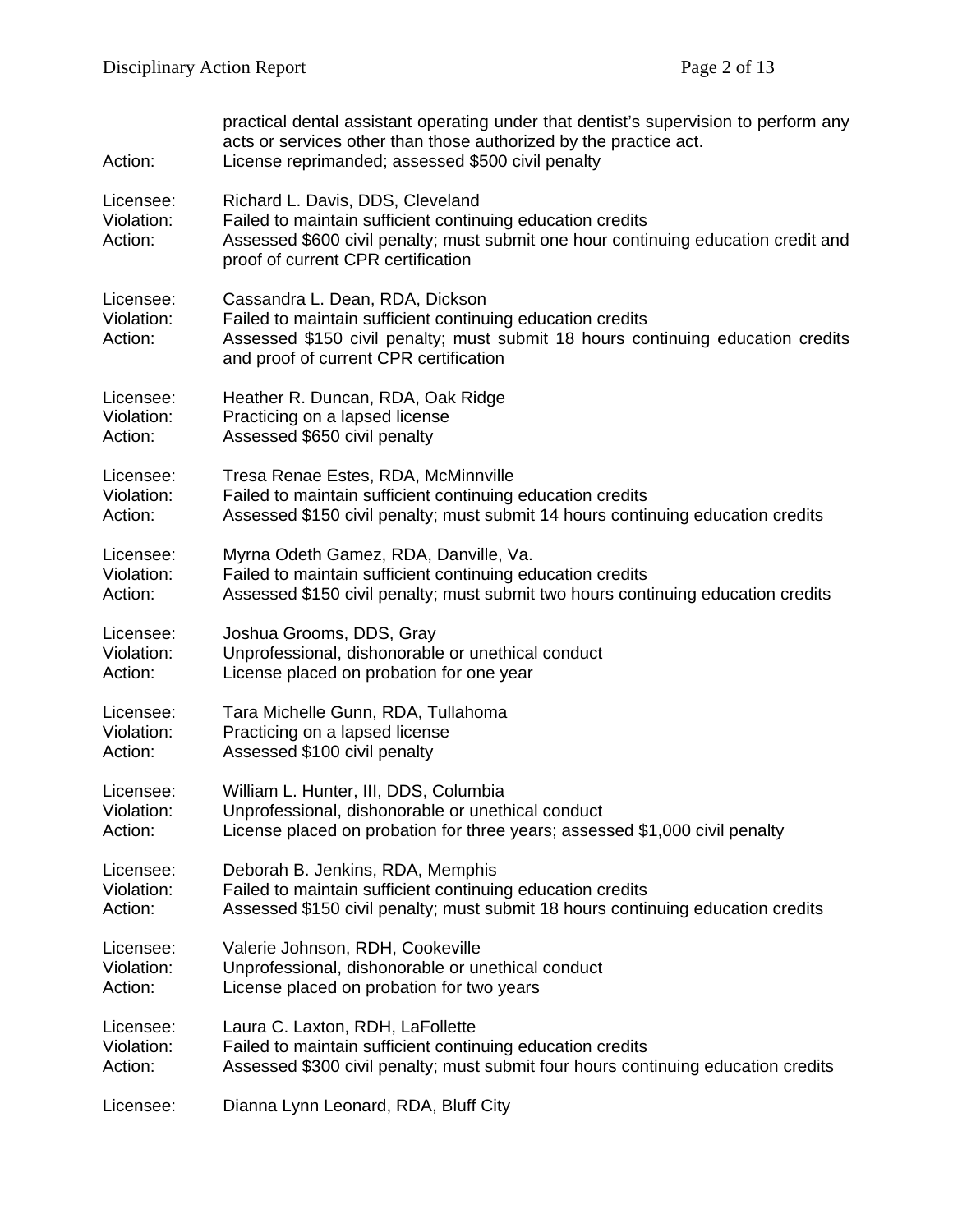Violation: Failed to maintain sufficient continuing education credits<br>Action: Assessed \$150 civil penalty: must submit two hours cont

Assessed \$150 civil penalty; must submit two hours continuing education credits

- Licensee: Tia D. Manning, RDA, Nashville\*
- Violation: Violation or attempted violation, directly or indirectly, or assisting in or abetting the violation of, or conspiring to violate, any provision of this chapter or any lawful order of the board issued pursuant thereto or any criminal statute of the state of Tennessee
- Action: License issued on probation until payment of all court fines and an evaluation by the Wellness Committee has been completed

*\*License issued on probation effective November 5, 2013*

| Licensee:<br>Violation:<br>Action: | Casi Miller, RDH, Adams<br>Practicing on a lapsed license<br>Assessed \$1,425 civil penalty                                                                                                                                                                                                |
|------------------------------------|--------------------------------------------------------------------------------------------------------------------------------------------------------------------------------------------------------------------------------------------------------------------------------------------|
| Licensee:<br>Violation:            | Nathan D. Nash, DDS, Jackson<br>Dispensing, prescribing or otherwise distributing any controlled substance or any<br>other drug not in the course of professional practice, or not in good faith to relieve<br>pain and suffering or not to cure an ailment, physical infirmity or disease |
| Action:                            | License reprimanded with terms; assessed \$1,000 civil penalty                                                                                                                                                                                                                             |
| Licensee:                          | Samantha R. Pate, RDA, St. Louis, Mo.*                                                                                                                                                                                                                                                     |
| Violation:                         | Violation or attempted violation, directly or indirectly, or assisting in or abetting the<br>violation of, or conspiring to violate, any provision of this chapter or any lawful<br>order of the board issued pursuant thereto or any criminal statute of the state of<br>Tennessee        |
| Action:                            | License issued on probation to run concurrent with criminal probation                                                                                                                                                                                                                      |

*\*License issued on probation effective November 5, 2013*

| Licensee:<br>Violation:<br>Action: | Ronda C. Poland, RDH, Kingsport<br>Violation or attempted violation, directly or indirectly, or assisting in or abetting the<br>violation of, or conspiring to violate, any provision of this chapter or any lawful<br>order of the board issued pursuant thereto or any criminal statute of the state of<br>Tennessee<br>License reprimanded with terms |
|------------------------------------|----------------------------------------------------------------------------------------------------------------------------------------------------------------------------------------------------------------------------------------------------------------------------------------------------------------------------------------------------------|
| Licensee:<br>Violation:<br>Action: | Shelley Lynn Poore, RDA, New Tazewell<br>Failed to maintain sufficient continuing education credits<br>Assessed \$150 civil penalty; must submit 12 hours continuing education credits                                                                                                                                                                   |
| Licensee:<br>Violation:<br>Action: | Jennifer Ann Tarpley, RDA, Newbern<br>Failed to maintain sufficient continuing education credits and continuous CPR<br>certification<br>Assessed \$150 civil penalty; must submit 24 hours continuing education credits                                                                                                                                  |
| Licensee:<br>Violation:            | Wendy Turner, RDA, Jefferson City<br>Violation or attempted violation, directly or indirectly, or assisting in or abetting the<br>violation of, or conspiring to violate, any provision of this chapter or any lawful<br>order of the board issued pursuant thereto or any criminal statute of the state of<br>Tennessee                                 |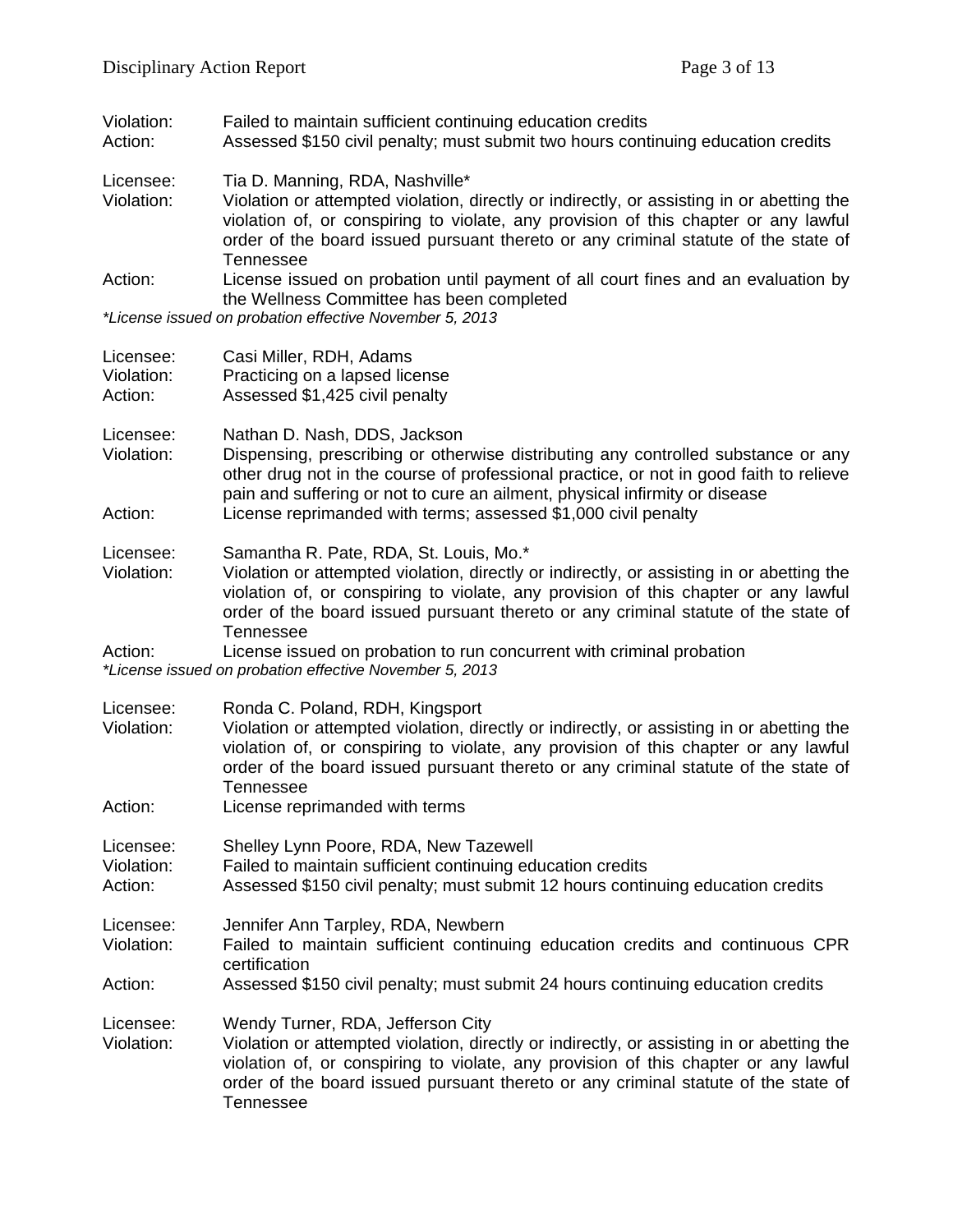Action: License reprimanded

#### **BOARD OF MASSAGE LICENSURE**

Licensee: Jermaine M. Dowdy, MT, Holly Springs, Miss.

- Violation: Guilty of fraud in the practice of massage or fraud or deceit in the licensee's admission to the practice of massage, to wit: failed to obtain the required continuing education hours and falsely attested to attendance and/or completion of the required hours of continuing education
- Action: License suspended with terms; assessed \$1,550 civil penalty and costs not to exceed \$3,000
- Licensee: Melody Mashelle Thames, LMT, Nashville\*
- Violation: Conviction for unlicensed healthcare practice in the State of Florida for practicing as a massage therapist without a license; and fraud or deceit in the licensee's admission to the practice of massage
- Action: License issued on condition with one year required monitoring by peer assistance program and completion of 10 hours of continuing education in massage ethics

*\*Conditional license issued on November 7, 2013*

- Licensee: Tiffany L. Williams, MT, Southaven, Miss.
- Violation: Guilty of fraud in the practice of massage or fraud or deceit in the licensee's admission to the practice of massage, to wit: failed to obtain the required continuing education hours and falsely attested to attendance and/or completion of the required hours of continuing education
- Action: License suspended with terms; assessed \$1,550 civil penalty and costs not to exceed \$3,000

### **BOARD OF MEDICAL EXAMINERS**

| Licensee:<br>Violation:<br>Action: | John H. Acker, MD, Knoxville<br>Failed to maintain sufficient continuing education credits<br>Assessed \$40.00 civil penalty; must submit 11 hours continuing education credits                                                                                                                                                                               |
|------------------------------------|---------------------------------------------------------------------------------------------------------------------------------------------------------------------------------------------------------------------------------------------------------------------------------------------------------------------------------------------------------------|
| Licensee:<br>Violation:<br>Action: | Joseph H. Autry, III, MD, Washington, DC<br>Failed to maintain sufficient continuing education credits<br>Must submit 46.25 hours continuing education credits                                                                                                                                                                                                |
| Licensee:<br>Violation:            | Michael G. Benne, Jr., MD, Greenback<br>Unprofessional, dishonorable or unethical conduct; violation of Rule 0880-02-<br>.14(6)(e) with regard to prescribing, administering, ordering or dispensing of pain<br>medications or other drugs; and serving as a medical director of an uncertified<br>pain management clinic in violation of T.C.A. §63-3-306(c) |
| Action:                            | License voluntarily surrendered; assessed \$2,000 civil penalty, plus costs not to<br>exceed \$30,000                                                                                                                                                                                                                                                         |
| Licensee:                          | Mark Gary Blumenthal, MD, Knoxville                                                                                                                                                                                                                                                                                                                           |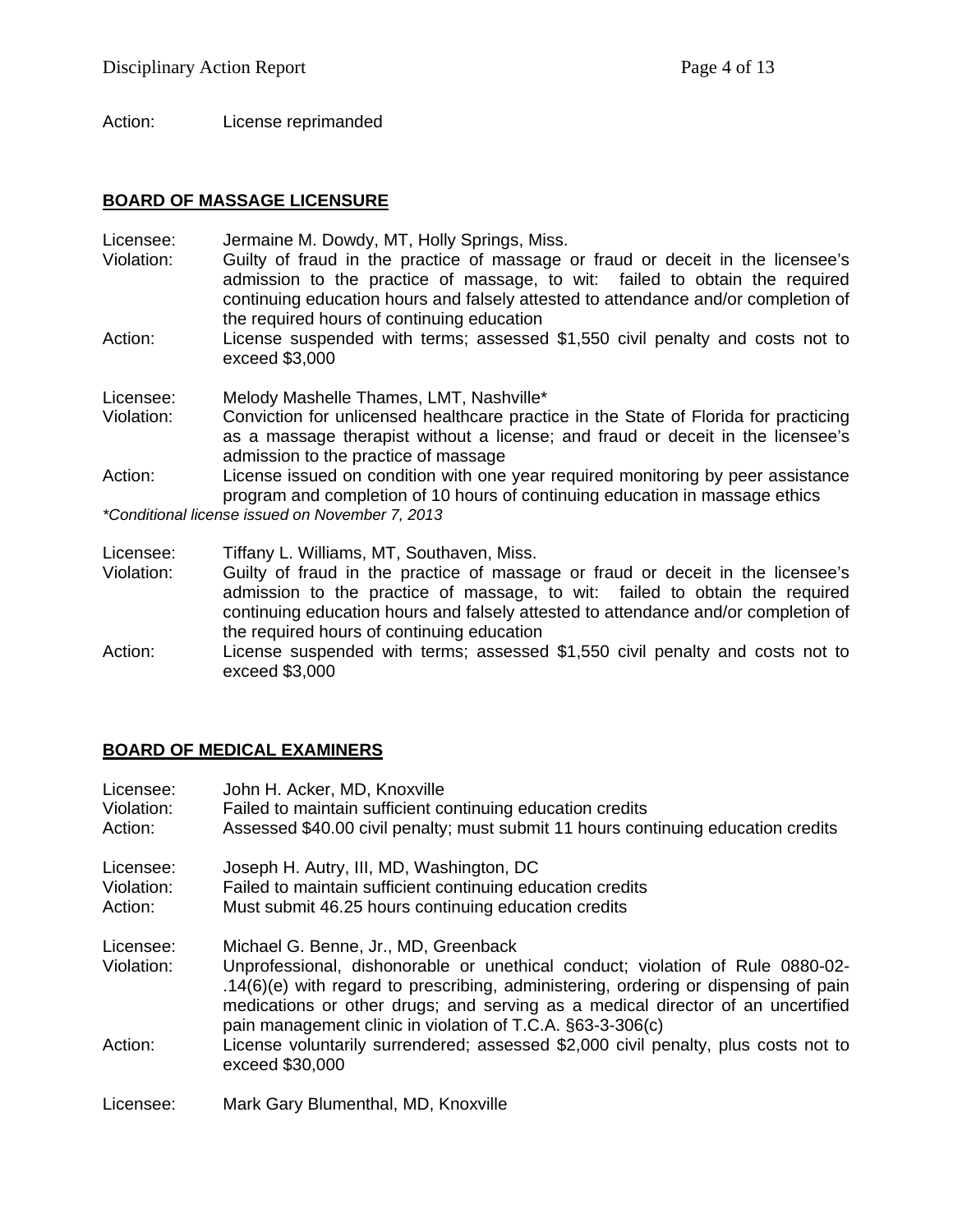Violation: Unprofessional, dishonorable or unethical conduct; and dispensing, prescribing or otherwise distributing any controlled substance or any other drug not in the course of professional practice, or not in good faith to relieve pain and suffering, or not to cure an ailment, physical infirmity or disease, or in amounts and/or for durations not medically necessary, advisable or justified for a diagnosed condition Action: License placed on probation for one year with terms and conditions; assessed \$8,500 civil penalty and costs not to exceed \$10,000 Licensee: James M. Desantis, MD, Marietta, Ga. Disciplinary action against a person licensed to practice medicine by another state or territory of the United States for any acts or omissions that would constitute grounds for discipline of a person licensed in this state Action: License placed on probation for period of three years; assessed costs not to exceed \$1,000 Licensee: Christopher D. Duntsch, MD, Memphis<br>Violation: Unprofessional. dishonorable or uneth Unprofessional, dishonorable or unethical conduct; gross health care liability or pattern of continued or repeated health care liability, ignorance, negligence or incompetence in the course of medical practice; and disciplinary action against a person licensed to practice medicine by another state or territory of the United States for any acts or omissions that would constitute grounds for discipline of a person licensed in this state Action: License voluntarily surrendered; assessed costs not to exceed \$1,000 Licensee: Gideon Patelford Ewing, MD, Guntersville, Ala. Violation: Failed to maintain sufficient continuing education credits Action: Assessed \$40.00 civil penalty; must submit 11 hours continuing education credits Licensee: AK Fakhruddin, MD, Nashville Violation: Unprofessional, dishonorable or unethical conduct Action: License surrendered Licensee: Ahmed I. Farooque, MD, Murfreesboro Violation: Failed to maintain sufficient continuing education credits Action: Assessed \$900 civil penalty; must submit 32.50 hours continuing education credits Licensee: Yuchun Han, MD, Chattanooga Violation: Unprofessional, dishonorable or unethical conduct; and negligence or incompetence in the course of medical practice Action: License reprimanded; must attend *Prescribing Controlled Drugs* course and retain the services of a practice monitor for a period of 5 years which shall include biennial reviews with random chart audits; and assessed \$200 civil penalty, plus costs not to exceed \$1,000 Licensee: Judit Marton, MD, Dublin, Ohio Violation: Failed to maintain sufficient continuing education credits<br>Action: Assessed \$880 civil penalty: must submit 32 hours contin Assessed \$880 civil penalty; must submit 32 hours continuing education credits Licensee: Roger D. Miller, MD, Cleveland Violation: Failed to maintain sufficient continuing education credits Action: Assessed \$400 civil penalty; must submit 20 hours continuing education credits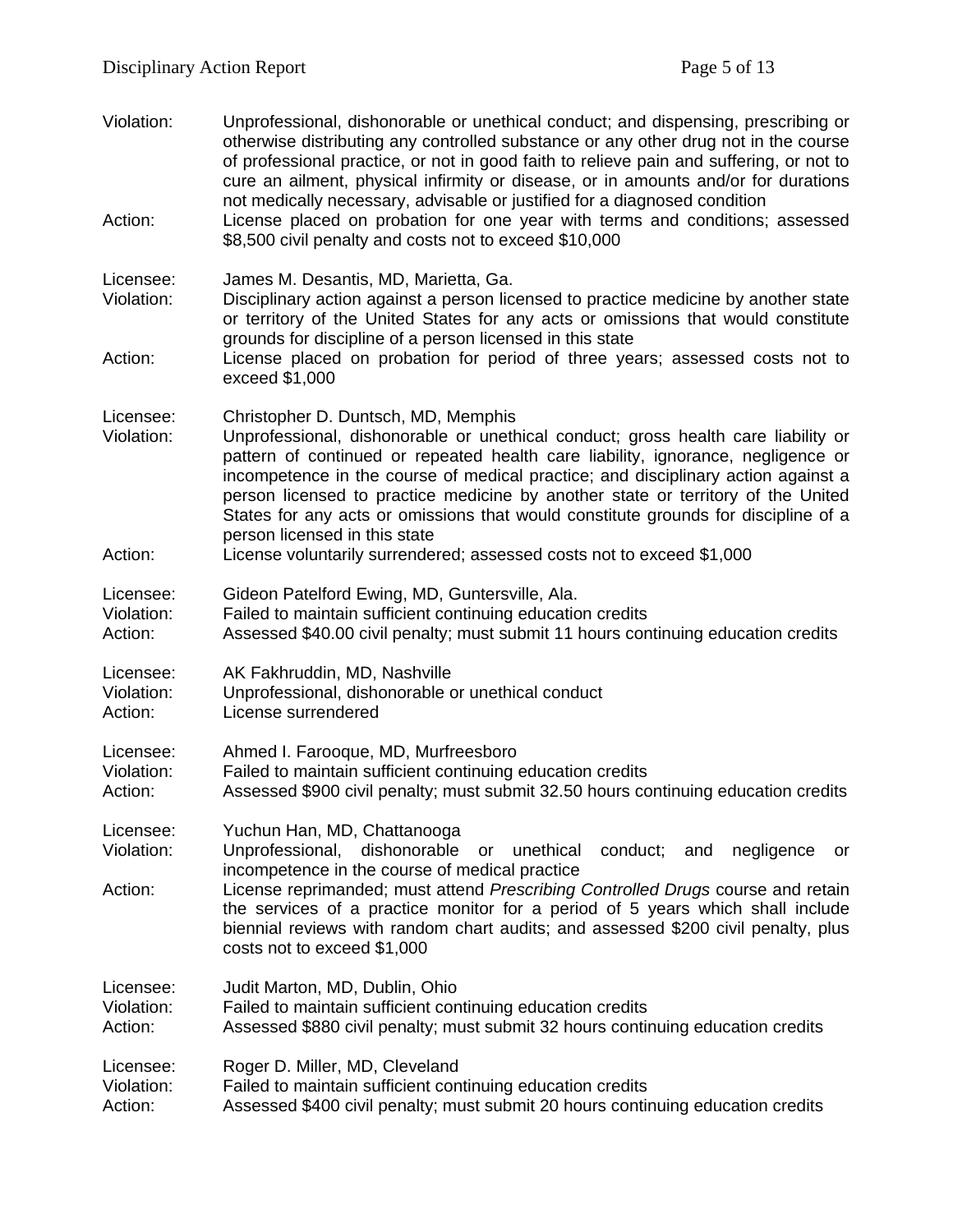| Licensee:<br>Violation:<br>Action: | Howard Mize, Jr., MD, Kingsport<br>Failed to maintain sufficient continuing education credits<br>Assessed \$1,600 civil penalty; must submit 50 hours continuing education credits                                                                                                                                                                                                                                                                                                                                                                                                           |
|------------------------------------|----------------------------------------------------------------------------------------------------------------------------------------------------------------------------------------------------------------------------------------------------------------------------------------------------------------------------------------------------------------------------------------------------------------------------------------------------------------------------------------------------------------------------------------------------------------------------------------------|
| Licensee:<br>Violation:<br>Action: | Yusuf A. Mosuro, MD, Houston, Tex.<br>Unprofessional, dishonorable or unethical conduct; gross health care liability or<br>pattern of continued or repeated health care liability, ignorance, negligence or<br>incompetence in the course of medical practice; and disciplinary action against a<br>person licensed to practice medicine by another state or territory of the United<br>States for any acts or omissions that would constitute grounds for discipline of a<br>person licensed in this state<br>License reprimanded with practitioner ordered to follow terms of Texas Order; |
|                                    | assessed \$1,500 civil penalty, plus costs not to exceed \$1,000                                                                                                                                                                                                                                                                                                                                                                                                                                                                                                                             |
| Licensee:<br>Violation:<br>Action: | Deborah Joanne Poteet-Johnson, MD, Chattanooga<br>Failed to maintain sufficient continuing education credits<br>Assessed \$930 civil penalty; must submit 33.25 hours continuing education credits                                                                                                                                                                                                                                                                                                                                                                                           |
| Licensee:<br>Violation:            | Nii S. Quao, M.D., Lebanon<br>Unprofessional, dishonorable or unethical conduct; dispensing, prescribing or<br>otherwise distributing any controlled substance or other drug to any person in<br>violation of any law of the state or of the United States; and violation of the<br>Principles of Medical Ethics 8.14 – Sexual Misconduct in the Practice of Medicine,<br>Code of Medical Ethics of the American Medical Association                                                                                                                                                         |
| Action:                            | License suspended for not less than sixty days with terms and conditions; must<br>surrender pain management clinic certification; and assessed costs not to exceed<br>\$15,000                                                                                                                                                                                                                                                                                                                                                                                                               |
| Licensee:<br>Violation:<br>Action: | Pedro T. Salcedo, MD, Clarksville<br>Failed to personally review at least twenty percent (20%) of charts monitored or<br>written by the certified nurse practitioner every thirty days<br>License placed on probation for one year; assessed \$3,000 civil penalty, plus<br>costs not to exceed \$2,000                                                                                                                                                                                                                                                                                      |
| Licensee:<br>Violation:<br>Action: | Kim Puckett Scott, MD, Franklin<br>Failed to maintain sufficient continuing education credits<br>Assessed \$40.00 civil penalty; must submit 11 hours continuing education credits                                                                                                                                                                                                                                                                                                                                                                                                           |
| Licensee:<br>Violation:<br>Action: | Anthony H. Trent, MD, Knoxville<br>Unprofessional, dishonorable or unethical conduct<br>License placed on probation for one year with terms; assessed \$1,000 civil<br>penalty, plus costs not to exceed \$1,000                                                                                                                                                                                                                                                                                                                                                                             |
| Licensee:<br>Violation:            | William Wyttenbach, MD, Estero, Fla.<br>Unprofessional, dishonorable or unethical conduct; and dispensing, prescribing or<br>otherwise distributing any controlled substance or other drug to any person in<br>violation of any law of the state or of the United States; failed to be either available<br>for consultation or make arrangements for a substitute physician to be available;<br>failed to adhere to Rule 0880-06-.02(5) with regard to protocols and formularies;<br>failed to review and sign patient charts as required by Rule 0880-06-.02(7)(c) and                      |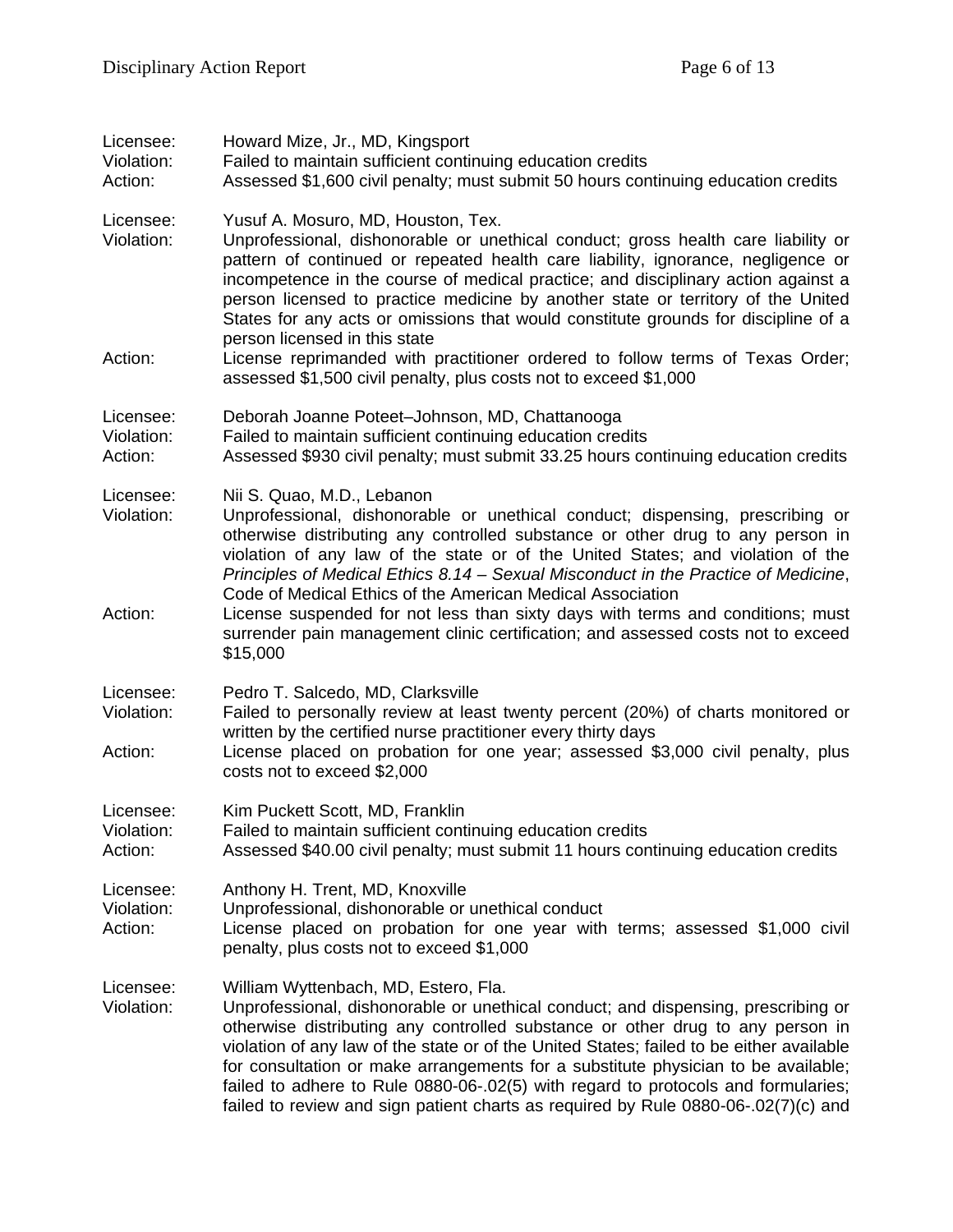.02(8); and failed to visit the clinic at least once every thirty days Action: License revoked but allowed retired status; assessed \$4,500 civil penalty and costs not to exceed \$10,000

Licensee: Frederick Yarid, MD, Morristown

- Violation: Failed to supervise advanced practice nurse<br>Action: License placed on probation for minimum of
- License placed on probation for minimum of 6 months with terms and conditions; assessed \$2,000 civil penalty, plus costs not to exceed \$2,000

#### **MEDICAL LABORATORY BOARD**

| Licensee:  | Elisha Leigh Hoskins, Lab Per., Lakeland |
|------------|------------------------------------------|
| Violation: | Practicing on a lapsed license           |
| Action:    | Assessed \$1,200 civil penalty           |

#### **BOARD OF NURSING**

| Licensee:  | Hilliary Adkins, LPN, Huntsville |
|------------|----------------------------------|
| Violation: | Failed to pay student loan       |
| Action:    | License suspended                |
| Licensee:  | Twanda Blakes, LPN, Chattanooga  |
| Violation: | Failed to pay student loan       |
| Action:    | License suspended                |
| Licensee:  | Lacey Blaylock, LPN, Chattanooga |
| Violation: | Failed to pay student loan       |
| Action:    | License suspended                |
| Licensee:  | Brenda Bradley, RN, New Market   |
| Violation: | Failed to pay student loan       |
| Action:    | License suspended                |
| Licensee:  | Jill Carney, RN, Memphis         |
| Violation: | Failed to pay student loan       |
| Action:    | License suspended                |
| Licensee:  | Gwendolyn Carroll, RN, Clinton   |
| Violation: | Failed to pay student loan       |
| Action:    | License suspended                |
| Licensee:  | Patricia English, LPN, Erwin     |
| Violation: | Failed to pay student loan       |
| Action:    | License suspended                |
| Licensee:  | Tara Fox, RN, Nashville          |
| Violation: | Failed to pay student loan       |
| Action:    | License suspended                |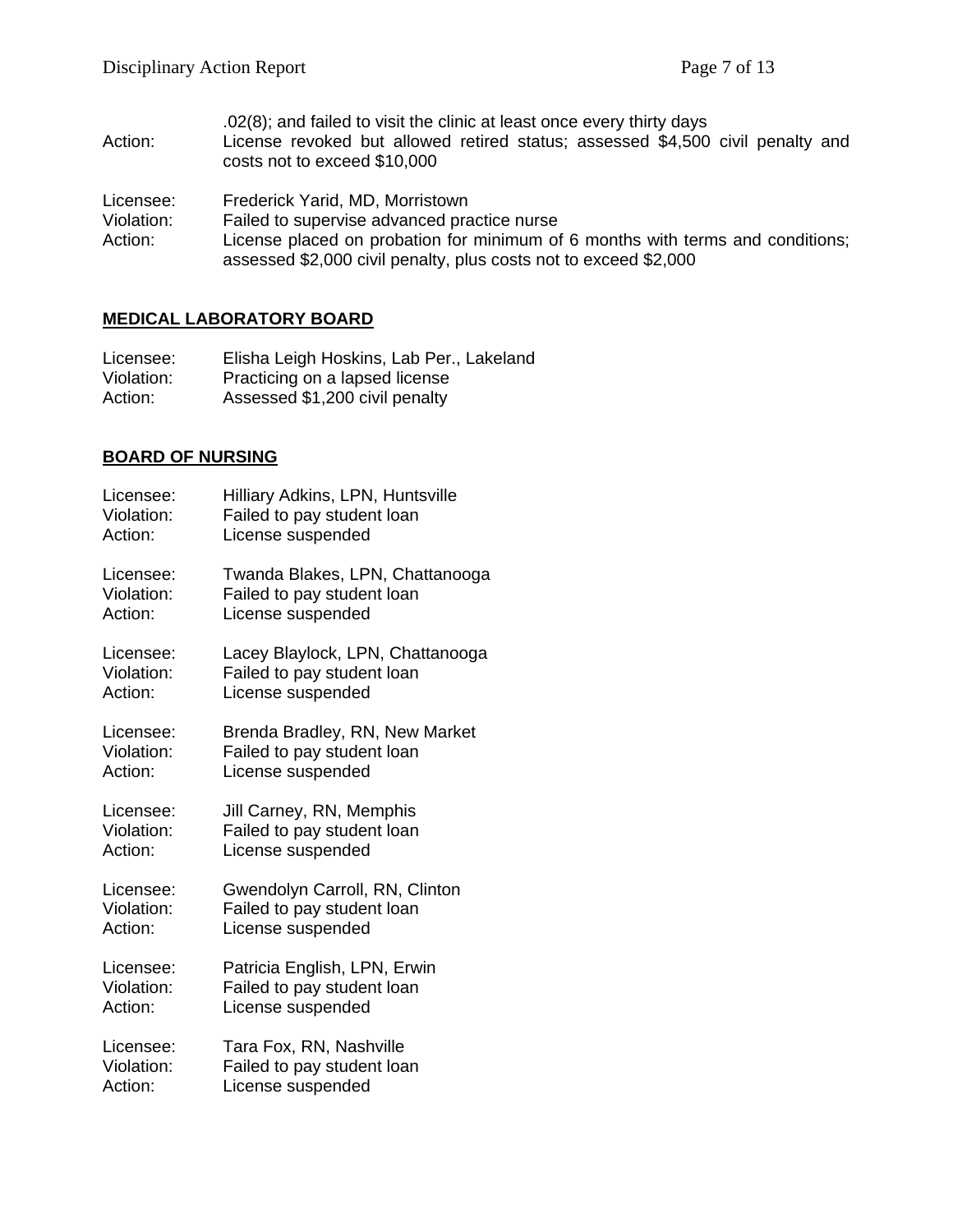| Licensee:  | Amie Jo Graves, LPN, West Moreland            |
|------------|-----------------------------------------------|
| Violation: | Failed to pay student loan                    |
| Action:    | License suspended                             |
| Licensee:  | Cynthia Greene, LPN, Newcomb                  |
| Violation: | Failed to pay student loan                    |
| Action:    | License suspended                             |
| Licensee:  | Lisa Hawkins, RN, Lenoir City                 |
| Violation: | Failed to pay student loan                    |
| Action:    | License suspended                             |
| Licensee:  | Patty Jo Howard, LPN, Lenoir City             |
| Violation: | Failed to pay student loan                    |
| Action:    | License suspended                             |
| Licensee:  | Sandra Jackson Iveson, RN/APN, Hendersonville |
| Violation: | Failed to pay student loan                    |
| Action:    | License/certification suspended               |
| Licensee:  | Amber Jordan, RN, Clinton                     |
| Violation: | Failed to pay student loan                    |
| Action:    | License suspended                             |
| Licensee:  | Diane Madison, RN, Knoxville                  |
| Violation: | Failed to pay student loan                    |
| Action:    | License suspended                             |
| Licensee:  | Sara Martin, RN, Lascassas                    |
| Violation: | Failed to pay student loan                    |
| Action:    | License suspended                             |
| Licensee:  | Katy Montgomery, LPN, Smithville              |
| Violation: | Failed to pay student loan                    |
| Action:    | License suspended                             |
| Licensee:  | Marvin Moyers, Jr., LPN, Speedwell            |
| Violation: | Failed to pay student loan                    |
| Action:    | License suspended                             |
| Licensee:  | Stephenie Parrott, RN, Hixson                 |
| Violation: | Failed to pay student loan                    |
| Action:    | License suspended                             |
| Licensee:  | Alice Perryman, RN, Madison                   |
| Violation: | Failed to pay student loan                    |
| Action:    | License suspended                             |
| Licensee:  | Ginger Smith, RN, Buffalo Valley              |
| Violation: | Failed to pay student loan                    |
| Action:    | License suspended                             |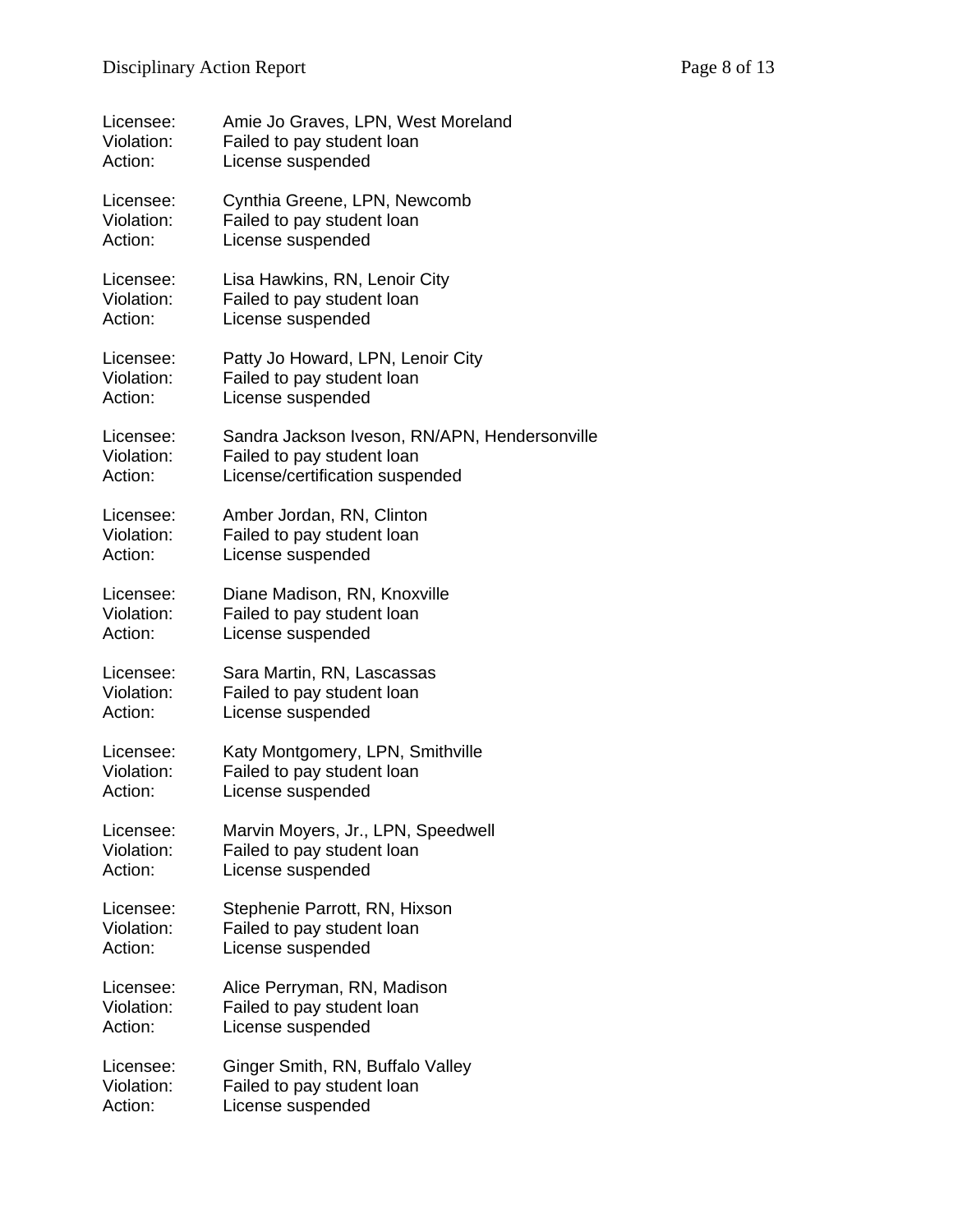| Licensee:  | Jennifer Smith, LPN, Jamestown         |
|------------|----------------------------------------|
| Violation: | Failed to pay student loan             |
| Action:    | License suspended                      |
| Licensee:  | Melody Walls, RN/APN, Adams            |
| Violation: | Failed to pay student loan             |
| Action:    | APN certification suspended            |
| Licensee:  | Jonnie Vickers Watkins, RN, Lobelville |
| Violation: | Failed to pay student loan             |
| Action:    | License suspended                      |
| Licensee:  | Deborah Webb, LPN, Newport             |
| Violation: | Failed to pay student loan             |
| Action:    | License suspended                      |
| Licensee:  | Deborah Wiles, LPN, Bluff City         |
| Violation: | Failed to pay child support            |
| Action:    | License suspended                      |
| Licensee:  | Debra Wolford, RN, Selmer              |
| Violation: | Failed to pay student loan             |
| Action:    | License suspended                      |

# **BOARD OF PHARMACY**

| Licensee:<br>Violation: | A-Z DME, LLC., Franklin<br>Relocated facility and proceeded to do business without obtaining an inspection on<br>the relocated facility                                                                                           |
|-------------------------|-----------------------------------------------------------------------------------------------------------------------------------------------------------------------------------------------------------------------------------|
| Action:                 | Assessed \$100 civil penalty                                                                                                                                                                                                      |
| Licensee:<br>Violation: | Julie Rae Amos, RT, Mt. Juliet<br>Dishonorable, immoral, unethical, illegal and/or unprofessional conduct, to wit:<br>removed controlled substances from the pharmacy without authorization from a<br>licensed prescriber         |
| Action:                 | <b>Registration revoked</b>                                                                                                                                                                                                       |
| Licensee:<br>Violation: | Charles David Coscia, DPh, Knoxville<br>Left pharmacy unattended while prescriptions continued to be sold and failed to<br>notify the Board of a change in practice address                                                       |
| Action:                 | Required to present a corrective plan of action to the Board within 30 days as to<br>the absence of a pharmacist and failing to provide counseling; assessed \$1,100<br>civil penalty                                             |
| Licensee:<br>Violation: | Monika Everette Covington, RT, Memphis<br>Dishonorable, immoral, unethical, illegal and/or unprofessional conduct, to wit:<br>removed controlled substances from the pharmacy without authorization from a<br>licensed prescriber |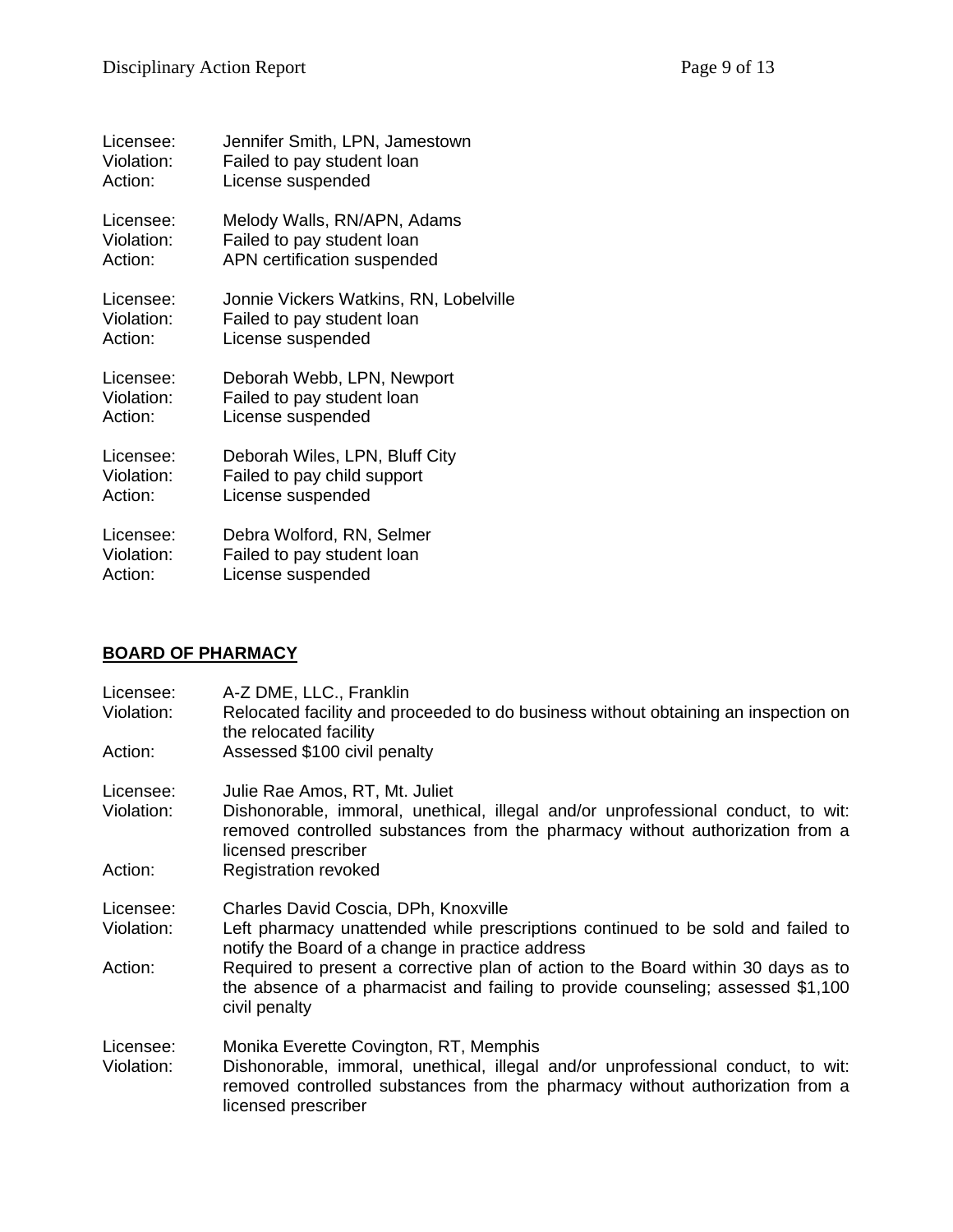| Action:                            | <b>Registration revoked</b>                                                                                                                                                                                                                                                                                                      |
|------------------------------------|----------------------------------------------------------------------------------------------------------------------------------------------------------------------------------------------------------------------------------------------------------------------------------------------------------------------------------|
| Licensee:<br>Violation:<br>Action: | Ryan M. Emfinger, DPh, Germantown<br>Failed to ensure that individual at practice site was in compliance with registration<br>requirements as a pharmacy technician<br>Assessed \$500 civil penalty                                                                                                                              |
| Licensee:<br>Violation:<br>Action: | Healthcare Medical & Respiratory Care, Inc., Hot Springs, Ariz.<br>Relocated facility and proceeded to do business without obtaining an inspection on<br>the relocated facility<br>Assessed \$100 civil penalty                                                                                                                  |
| Licensee:<br>Violation:<br>Action: | Reva Delaine Henry, RT, Rising Fawn, Ga.<br>Dishonorable, immoral, unethical, illegal and/or unprofessional conduct, to wit:<br>removed controlled substances from the pharmacy without authorization from a<br>licensed prescriber<br><b>Registration revoked</b>                                                               |
| Licensee:<br>Violation:<br>Action: | Catherine Powell Kain, DPh, Muscle Shoals, Ala.*<br>Disciplinary action taken by the State of Alabama Board of Pharmacy<br>License issued on probation to run concurrent with the probation imposed by the<br>Alabama Board, or until May 17, 2016, plus terms and conditions<br>*Conditional license issued on December 6, 2013 |
| Licensee:<br>Violation:<br>Action: | Knoxville HMA Homecare, DME & Hospice, LLC, d/b/a Tennova DME, Knoxville<br>Relocated facility and proceeded to do business without obtaining an inspection on<br>the relocated facility<br>Assessed \$300 civil penalty                                                                                                         |
| Licensee:<br>Violation:<br>Action: | Courtney Leanne Leach, RT., Jacksboro<br>Dishonorable, immoral, unethical, illegal and/or unprofessional conduct, to wit:<br>removed controlled substances from the pharmacy without authorization from a<br>licensed prescriber<br><b>Registration revoked</b>                                                                  |
| Licensee:<br>Violation:<br>Action: | C. Keith Ledbetter, DPh, Livingston<br>Forged and filled a prescription for a controlled substance without authorization<br>from a licensed prescriber<br>License revoked                                                                                                                                                        |
| Licensee:<br>Violation:<br>Action: | Melissa Canada Macrae, RT, Memphis<br>Dishonorable, immoral, unethical, illegal and/or unprofessional conduct, to wit:<br>removed legend drug(s) from the pharmacy without authorization from a licensed<br>prescriber<br><b>Registration revoked</b>                                                                            |
| Licensee:<br>Violation:<br>Action: | Medistat, Inc., Jackson<br>Relocated facility and proceeded to do business without obtaining an inspection on<br>the relocated facility<br>Assessed \$100 civil penalty                                                                                                                                                          |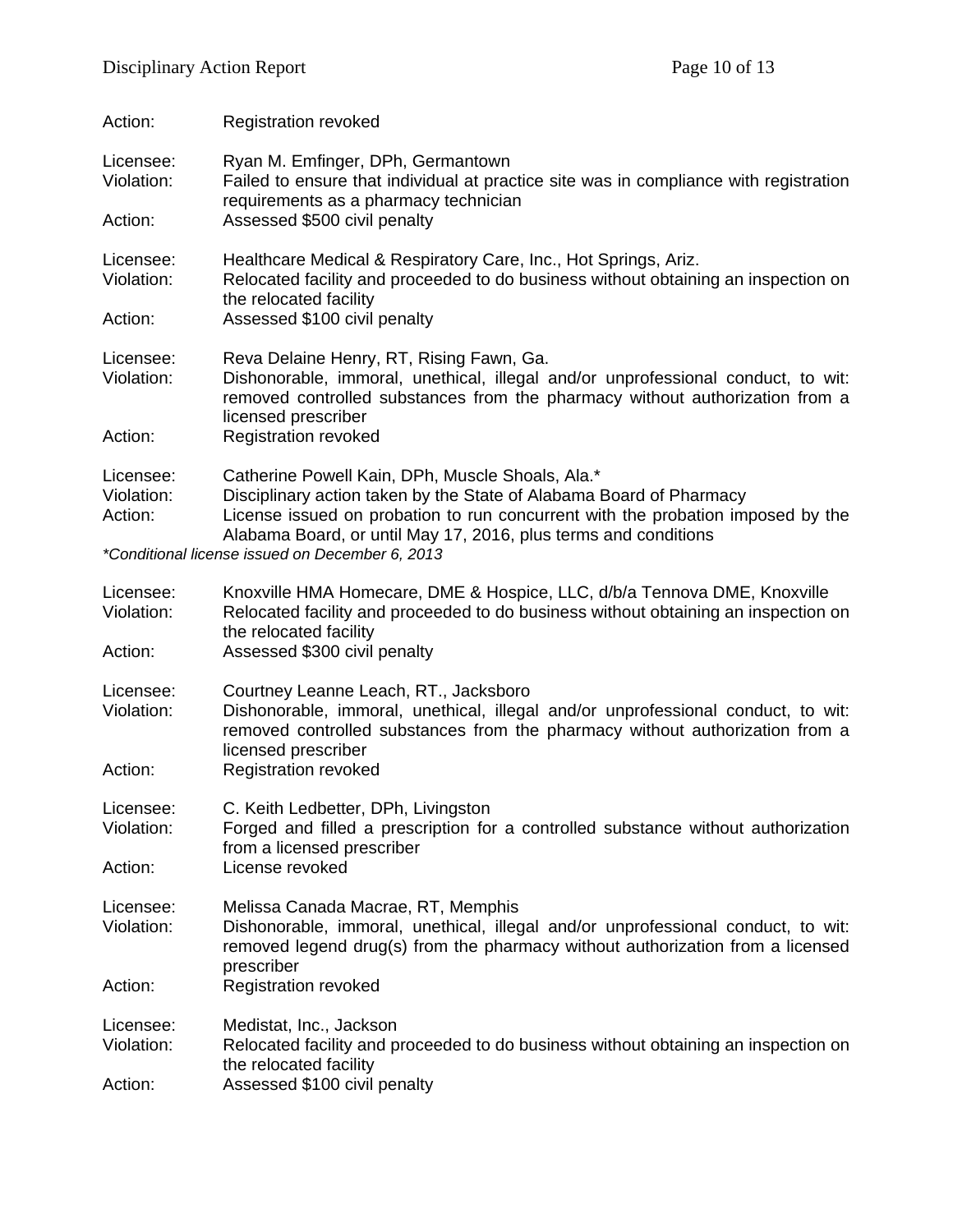| Licensee:<br>Violation:<br>Action: | Patricia A. Strickler, DPh, Knoxville<br>Failed to ensure that individual at practice site was in compliance with registration<br>requirements as a pharmacy technician<br>Assessed \$600 civil penalty     |
|------------------------------------|-------------------------------------------------------------------------------------------------------------------------------------------------------------------------------------------------------------|
| Licensee:<br>Violation:            | Jeffrey Dewitt Underwood, DPh, Ooltewah<br>Dishonorable, immoral, unethical, illegal and/or unprofessional conduct, to wit:<br>removed controlled substances from the pharmacy without authorization from a |
| Action:                            | licensed prescriber<br>License revoked                                                                                                                                                                      |

#### **BOARD OF PHYSICAL THERAPY**

| Licensee:  | Herat Vidyut Desai, PT, Clarksville                                          |
|------------|------------------------------------------------------------------------------|
| Violation: | Failing to adhere to standards of ethics of the physical therapy profession. |
| Action:    | License summarily suspended                                                  |
| Licensee:  | Pamela Kay North, PTA, East Ridge                                            |
| Violation: | Failed to pay student loan                                                   |
| Action:    | License suspended                                                            |
| Licensee:  | Jennifer Carole Williams, PT, Evensville                                     |
| Violation: | Failed to pay student loan                                                   |
| Action:    | License suspended                                                            |

#### **COMMITTEE FOR PHYSICIAN ASSISTANTS**

Licensee: Lisa M. Adams (Baez), PA-C, Knoxville

Violation: Unprofessional conduct<br>Action: License reprimanded; ba

License reprimanded; barred from practice in a pain management clinic; required to complete course in *Prescribing Controlled Drugs*; and assessed costs not to exceed \$3,000

#### **BOARD OF RESPIRATORY CARE**

Licensee: Paula Widner Manning, RRT, Kodak

Violation: Failed to pay student loan<br>Action: License suspended License suspended

Licensee: Jonathan Andrew Smith, CRT, Johnson City<br>Violation: Failed to pay student loan Violation: Failed to pay student loan<br>Action: License suspended

License suspended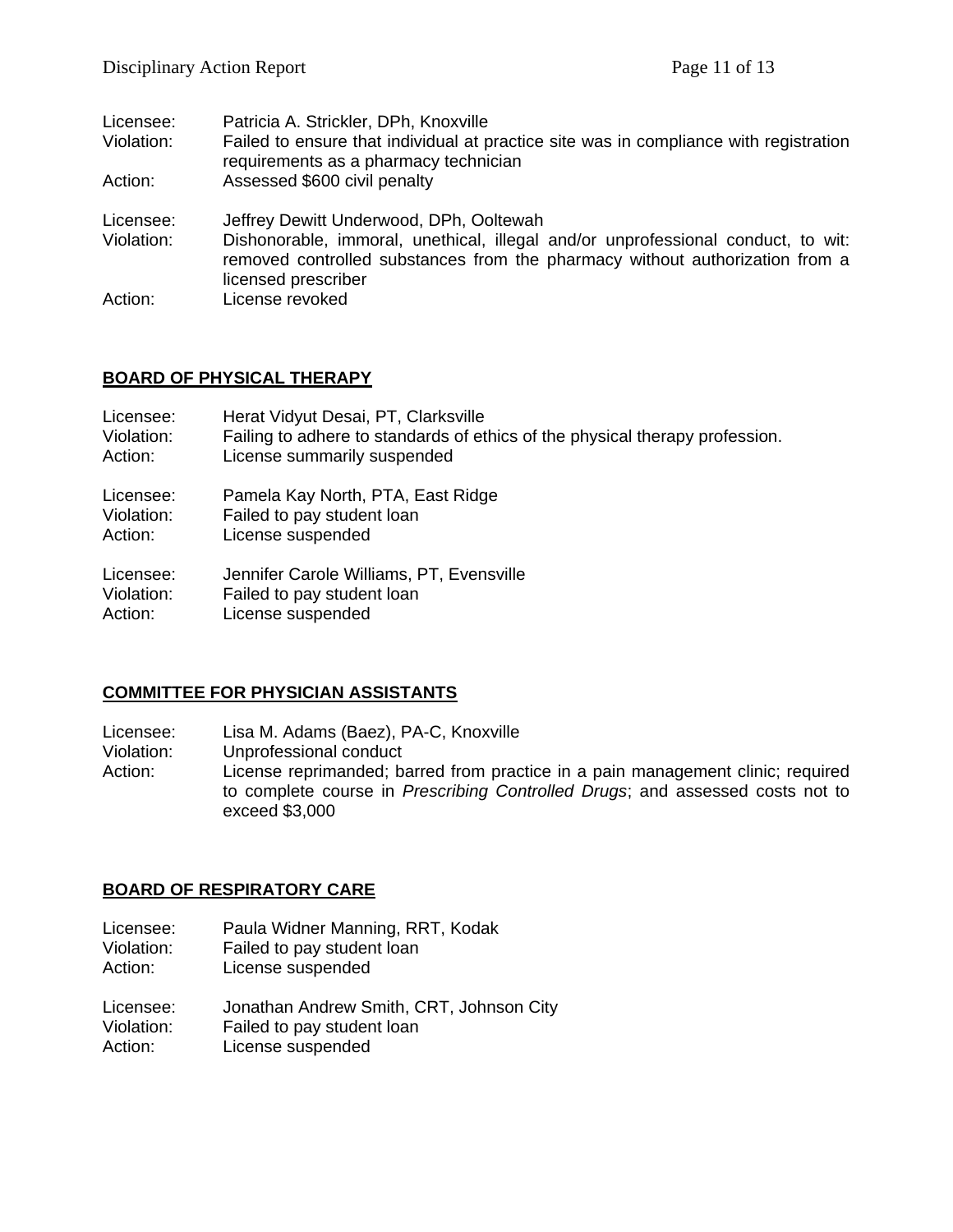## **BOARD OF SOCIAL WORKER LICENSURE**

Licensee: Melody Wiggers (Hopkins), LBSW, Jackson<br>Violation: Failed to pay student loan Violation: Failed to pay student loan<br>Action: License suspended License suspended

#### **BOARD OF VETERINARY MEDICAL EXAMINERS**

Licensee: Melissa Anne Jones, CAET, Murfreesboro<br>Violation: Failed to pay student loan Failed to pay student loan Action: License suspended

Licensee: Amy Louise Nelson, CAET, Chattanooga Violation: Failed to pay student loan Action: License suspended

### **DIVISION OF EMERGENCY MEDICAL SERVICES**

| Licensee:  | William S. Durkin, Jr., EMT-IV, Murfreesboro     |
|------------|--------------------------------------------------|
| Violation: | Failed to pay student loan                       |
| Action:    | License suspended                                |
| Licensee:  | Randolph P. Lane, Paramedic, Lookout Mountain    |
| Violation: | Failed to pay student loan                       |
| Action:    | License suspended                                |
| Licensee:  | Jesse D. McFall, EMT-IV, Iron City               |
| Violation: | Failed to pay student loan                       |
| Action:    | License suspended                                |
| Licensee:  | Charles C. Munford, EMT-IV, Knoxville            |
| Violation: | Failed to pay student loan                       |
| Action:    | License suspended                                |
| Licensee:  | Ashley Simmons Tapp, EMT-IV, Ft. Oglethorpe, Ga. |
| Violation: | Failed to pay student loan                       |
| Action:    | License suspended                                |

#### **ABUSE REGISTRY**

| Name:       | Connie Anderson             |
|-------------|-----------------------------|
| Abuse:      | <b>Neglect</b>              |
| Profession: | <b>Direct Support Staff</b> |
| Name:       | <b>Beverly Robinson</b>     |
| Abuse:      | Neglect                     |